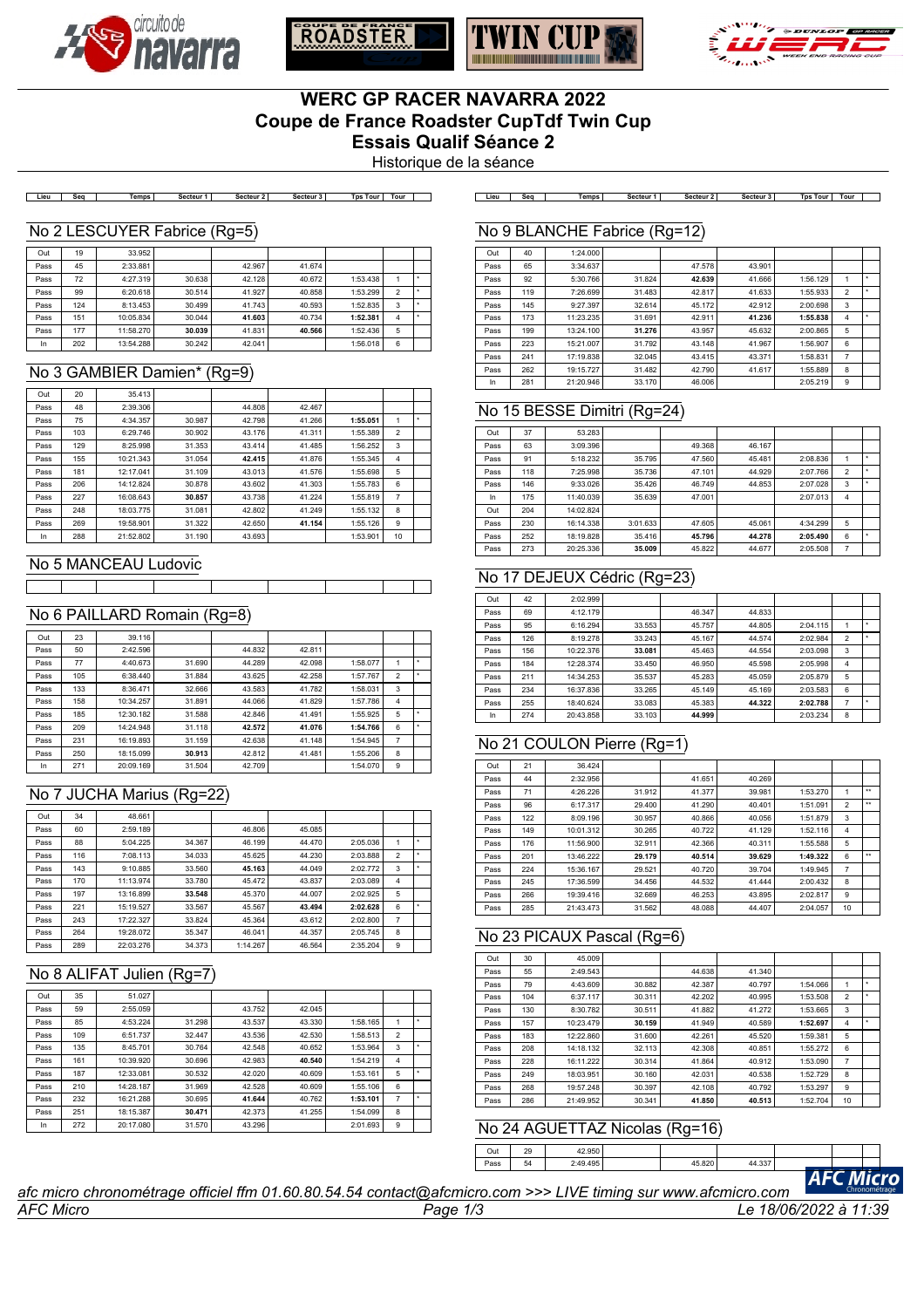







### Coupe de France Roadster CupTdf Twin Cup Essais Qualif Séance 2 Historique de la séance

Lieu | Seq | Temps | Secteur 1 | Secteur 2 | Secteur 3 | Tps Tour | Tour | |

### No 24 AGUETTAZ Nicolas (Rg=16)

| Pass | 82  | 4:50.973  | 32.700 | 45.011 | 43.767 | 2:01.478 |                |  |
|------|-----|-----------|--------|--------|--------|----------|----------------|--|
| Pass | 108 | 6:51.100  | 32.858 | 44.139 | 43.130 | 2:00.127 | $\overline{2}$ |  |
| Pass | 136 | 8:51.180  | 32.584 | 44.250 | 43.246 | 2:00.080 | 3              |  |
| Pass | 164 | 10:53.309 | 32.555 | 44.699 | 44.875 | 2:02.129 | 4              |  |
| Pass | 191 | 12:52.947 | 32.521 | 43.812 | 43.305 | 1:59.638 | 5              |  |
| Pass | 216 | 14:52.985 | 32.472 | 44.385 | 43.181 | 2:00.038 | 6              |  |
| Pass | 240 | 17:01.777 | 33.972 | 49.510 | 45.310 | 2:08.792 | 7              |  |
| Pass | 261 | 19:01.359 | 32.499 | 43.900 | 43.183 | 1:59.582 | 8              |  |
| Pass | 279 | 21:05.183 | 32.875 | 45.467 | 45.482 | 2:03.824 | 9              |  |

# No 25 BOUCHARD Thierry\* (Rg=21)

| Out  | 36  | 52.241    |        |        |        |          |                |   |
|------|-----|-----------|--------|--------|--------|----------|----------------|---|
| Pass | 61  | 3:00.597  |        | 46.288 | 44.032 |          |                |   |
| Pass | 87  | 5:03.203  | 32.744 | 46.078 | 43.784 | 2:02.606 |                | ۰ |
| Pass | 114 | 7:06.222  | 33.137 | 45.880 | 44.002 | 2:03.019 | $\mathfrak{p}$ |   |
| Pass | 142 | 9:09.036  | 32.644 | 45.951 | 44.219 | 2:02.814 | 3              |   |
| Pass | 169 | 11:11.445 | 32.962 | 45.765 | 43.682 | 2:02.409 | 4              |   |
| Pass | 196 | 13:15.044 | 33.467 | 45.979 | 44.153 | 2:03.599 | 5              |   |
| Pass | 220 | 15:17.149 | 32.610 | 45.468 | 44.027 | 2:02.105 | 6              |   |
| Pass | 242 | 17:19.885 | 33.123 | 45.946 | 43.667 | 2:02.736 | 7              |   |
| Pass | 263 | 19:22.051 | 32.826 | 45.403 | 43.937 | 2:02.166 | 8              |   |
| In   | 282 | 21:23.965 | 32.773 | 45.973 |        | 2:01.914 | 9              |   |

### No 27 CHAUMONT Pascal (Rg=3)

| Out  | 24  | 39.773    |          |        |        |          |                |                  |
|------|-----|-----------|----------|--------|--------|----------|----------------|------------------|
| Pass | 46  | 2:35.978  |          | 42.043 | 40.012 |          |                |                  |
| Pass | 73  | 4:27.458  | 30.411   | 40.845 | 40.224 | 1:51.480 |                | $\ddot{\bullet}$ |
| Pass | 97  | 6:18.569  | 29.889   | 40.939 | 40.283 | 1:51.111 | $\overline{2}$ | ٠                |
| Pass | 123 | 8:09.633  | 29.991   | 41.007 | 40.066 | 1:51.064 | 3              | $\star\star$     |
| In   | 148 | 10:00.008 | 30.882   | 41.931 |        | 1:50.375 | 4              |                  |
| Out  | 171 | 11:16.050 |          |        |        |          |                |                  |
| Pass | 195 | 13:12.254 | 1:50.631 | 41.419 | 40.196 | 3:12.246 | 5              |                  |
| Pass | 219 | 15:03.002 | 29.672   | 41.082 | 39.994 | 1:50.748 | 6              |                  |
| Pass | 238 | 16:54.511 | 29,800   | 41.362 | 40.347 | 1:51.509 | 7              |                  |
| Pass | 257 | 18:51.294 | 31.153   | 44.518 | 41.112 | 1:56.783 | 8              |                  |
| Pass | 276 | 20:50.338 | 31,872   | 44.732 | 42.440 | 1:59.044 | 9              |                  |
|      |     |           |          |        |        |          |                |                  |

# No 40 FILAIRE Marc (Rg=10)

| Out  | 43  | 2:11.522  |        |        |        |          |                |  |
|------|-----|-----------|--------|--------|--------|----------|----------------|--|
| Pass | 70  | 4:14.618  |        | 43.771 | 42.143 |          |                |  |
| Pass | 94  | 6:11.464  | 31.386 | 44.151 | 41.309 | 1:56.846 |                |  |
| Pass | 121 | 8:09.060  | 31.165 | 45.117 | 41.314 | 1:57.596 | $\overline{2}$ |  |
| Pass | 150 | 10:04.505 | 31.187 | 42.710 | 41.548 | 1:55.445 | 3              |  |
| Pass | 178 | 12:00.640 | 31,496 | 43.081 | 41.558 | 1:56.135 | $\overline{4}$ |  |
| Pass | 203 | 13:56.238 | 31.034 | 42.883 | 41.681 | 1:55.598 | 5              |  |
| Pass | 225 | 15:51.868 | 31.156 | 43.047 | 41.427 | 1:55.630 | 6              |  |
| Pass | 246 | 17:48.347 | 31.163 | 43.442 | 41.874 | 1:56.479 | 7              |  |
| Pass | 267 | 19:43.954 | 31.361 | 42.732 | 41.514 | 1:55.607 | 8              |  |
| Pass | 284 | 21:39.578 | 31.267 | 42.746 | 41.611 | 1:55.624 | 9              |  |

## No 49 BALLAIS Julien (Rg=2)

| Out  | 27  | 42.267    |        |        |        |          |                |              |
|------|-----|-----------|--------|--------|--------|----------|----------------|--------------|
| Pass | 47  | 2:38.722  |        | 42.503 | 40.415 |          |                |              |
| Pass | 74  | 4:31.873  | 30.302 | 42.536 | 40.313 | 1:53.151 |                |              |
| Pass | 100 | 6:23.482  | 29.959 | 41.524 | 40.126 | 1:51.609 | $\overline{2}$ |              |
| Pass | 125 | 8:15.432  | 29,990 | 41.994 | 39.966 | 1:51.950 | 3              |              |
| Pass | 152 | 10:06.083 | 29.632 | 41.240 | 39.779 | 1:50.651 | 4              | $\star\star$ |
| In   | 180 | 12:07.502 | 38.703 | 41.419 |        | 2:01.419 | 5              |              |

### No 69 THION Christopher (Rg=4)

| Out  | $\Omega$<br>28 | 957<br>$\sqrt{2}$            |      |                   |  |  |
|------|----------------|------------------------------|------|-------------------|--|--|
| Pass | 49             | $A \cap$<br>2.42.<br>2.72.79 | .068 | .355<br>$\lambda$ |  |  |

| Lieu | Sea | <b>Temps</b> | Secteur 1 | Secteur <sub>2</sub> | Secteur 3 | <b>Tps Tour</b> | Tour           |   |
|------|-----|--------------|-----------|----------------------|-----------|-----------------|----------------|---|
|      |     |              |           |                      |           |                 |                |   |
| Pass | 76  | 4:35.476     | 30.155    | 42.320               | 40.600    | 1:53.075        |                |   |
| Pass | 102 | 6:28.239     | 29.848    | 42.253               | 40.662    | 1:52.763        | $\overline{2}$ |   |
| Pass | 128 | 8:21.064     | 30.365    | 41.775               | 40.685    | 1:52.825        | 3              |   |
| Pass | 153 | 10:13.982    | 30.779    | 41.457               | 40.682    | 1:52.918        | 4              |   |
| Pass | 179 | 12:05.479    | 29.696    | 41.332               | 40.469    | 1:51.497        | 5              | ٠ |
| Pass | 205 | 14:12.178    | 35.156    | 50.005               | 41.538    | 2:06.699        | 6              |   |
| Pass | 226 | 16:07.913    | 30.675    | 43.745               | 41.315    | 1:55.735        | 7              |   |
| Pass | 247 | 18:03.170    | 30.467    | 43.103               | 41.687    | 1:55.257        | 8              |   |
| Pass | 270 | 19:59.508    | 32.505    | 42.798               | 41.035    | 1:56.338        | 9              |   |
| In   | 287 | 21:51.616    | 30.704    | 42.538               |           | 1:52.108        | 10             |   |

### No 74 SCHERTENLEIB Cyrille (Rg=11)

| Out  | 26  | 42.083    |        |        |        |          |                |  |
|------|-----|-----------|--------|--------|--------|----------|----------------|--|
| Pass | 51  | 2:45.389  |        | 44.735 | 41.930 |          |                |  |
| Pass | 78  | 4:41.775  | 31.613 | 42.929 | 41.844 | 1:56.386 |                |  |
| Pass | 106 | 6:39.202  | 31.655 | 43.631 | 42.141 | 1:57.427 | $\mathfrak{p}$ |  |
| Pass | 132 | 8:34.985  | 31.528 | 42.717 | 41.538 | 1:55.783 | 3              |  |
| Pass | 159 | 10:36.924 | 35.789 | 43.707 | 42.443 | 2:01.939 | 4              |  |
| Pass | 186 | 12:32.497 | 31.383 | 42.513 | 41.677 | 1:55.573 | 5              |  |
| In   | 213 | 14:37.567 | 40.515 | 44.954 |        | 2:05.070 | 6              |  |

### No 76 DELABBEY Franck (Rg=17)

| Out  | 33  | 48.250    |        |        |        |          |                |  |
|------|-----|-----------|--------|--------|--------|----------|----------------|--|
| Pass | 58  | 2:54.488  |        | 45.785 | 43.923 |          |                |  |
| Pass | 86  | 4:56.031  | 33.136 | 44.375 | 44.032 | 2:01.543 |                |  |
| Pass | 113 | 6:56.563  | 32.758 | 44.258 | 43.516 | 2:00.532 | $\overline{2}$ |  |
| Pass | 139 | 8:58.273  | 33.005 | 44.524 | 44.181 | 2:01.710 | 3              |  |
| Pass | 166 | 10:59.872 | 33.276 | 44.550 | 43.773 | 2:01.599 | 4              |  |
| In   | 194 | 12:59.794 | 33.535 | 44.457 |        | 1:59.922 | 5              |  |

## No 77 GUILLEMIN Cyril\* (Rg=15)

| Out  | 32  | 46.704    |        |        |        |          |                |   |
|------|-----|-----------|--------|--------|--------|----------|----------------|---|
| Pass | 57  | 2:53.198  |        | 45.664 | 42.993 |          |                |   |
| Pass | 84  | 4:53.071  | 31.906 | 44.485 | 43.482 | 1:59.873 | 1              | ۰ |
| Pass | 111 | 6:53.402  | 32.840 | 44.603 | 42.888 | 2:00.331 | $\overline{2}$ |   |
| Pass | 137 | 8:52.479  | 32.080 | 44.171 | 42.826 | 1:59.077 | 3              |   |
| Pass | 163 | 10:50.723 | 31.713 | 44.008 | 42.523 | 1:58.244 | $\overline{4}$ |   |
| Pass | 190 | 12:49.705 | 31.558 | 44.649 | 42.775 | 1:58.982 | 5              |   |
| Pass | 215 | 14:48.546 | 31.879 | 44.258 | 42.704 | 1:58.841 | 6              |   |
| Pass | 235 | 16:47.294 | 32.414 | 43.941 | 42.393 | 1:58.748 | 7              |   |
| Pass | 256 | 18:46.439 | 31.837 | 44.040 | 43.268 | 1:59.145 | 8              |   |
| In   | 280 | 21:18.295 | 44.132 | 58.760 |        | 2:31.856 | 9              |   |

### No 115 CHABAL Marvin

## No 120 MUSSET Charles (Rg=19)

| Out  | 38  | 55.204    |        |        |        |          |                |   |
|------|-----|-----------|--------|--------|--------|----------|----------------|---|
| Pass | 62  | 3:04.964  |        | 46.762 | 44.983 |          |                |   |
| Pass | 89  | 5:08.794  | 33.662 | 45.434 | 44.734 | 2:03.830 | 1              |   |
| Pass | 117 | 7:11.501  | 33.393 | 44.862 | 44.452 | 2:02.707 | $\overline{2}$ |   |
| Pass | 144 | 9:14.265  | 33.234 | 44.920 | 44.610 | 2:02.764 | 3              |   |
| Pass | 172 | 11:16.300 | 33.242 | 44.680 | 44.113 | 2:02.035 | 4              | ٠ |
| Pass | 198 | 13:18.050 | 33.047 | 44.714 | 43.989 | 2:01.750 | 5              |   |
| Pass | 222 | 15:20.692 | 32.946 | 45.568 | 44.128 | 2:02.642 | 6              |   |
| Pass | 244 | 17:23.525 | 33.039 | 45.305 | 44.489 | 2:02.833 | $\overline{7}$ |   |
| Pass | 265 | 19:34.085 | 34.834 | 47.170 | 48.556 | 2:10.560 | 8              |   |
| Pass | 283 | 21:36.842 | 33.082 | 44.738 | 44.937 | 2:02.757 | 9              |   |

## No 123 CLAUS Mickael (Rg=14)

|     |        |  |  | Out  | 31  | 46.157   |        |        |        |          |        |  |
|-----|--------|--|--|------|-----|----------|--------|--------|--------|----------|--------|--|
|     |        |  |  | Pass | 56  | 2:50.716 |        | 44.732 | 42.115 |          |        |  |
|     |        |  |  | Pass | 80  | 4:48.562 | 31.855 | 44.049 | 41.942 | 1:57.846 |        |  |
| B I | 41.355 |  |  | Pass | 107 | 6:46.960 | 31.395 | 44.785 | 42.218 | 1:58.398 | $\sim$ |  |

### *AFC Micro Page 2/3 Le 18/06/2022 à 11:39 afc micro chronométrage officiel ffm 01.60.80.54.54 contact@afcmicro.com >>> LIVE timing sur www.afcmicro.com*